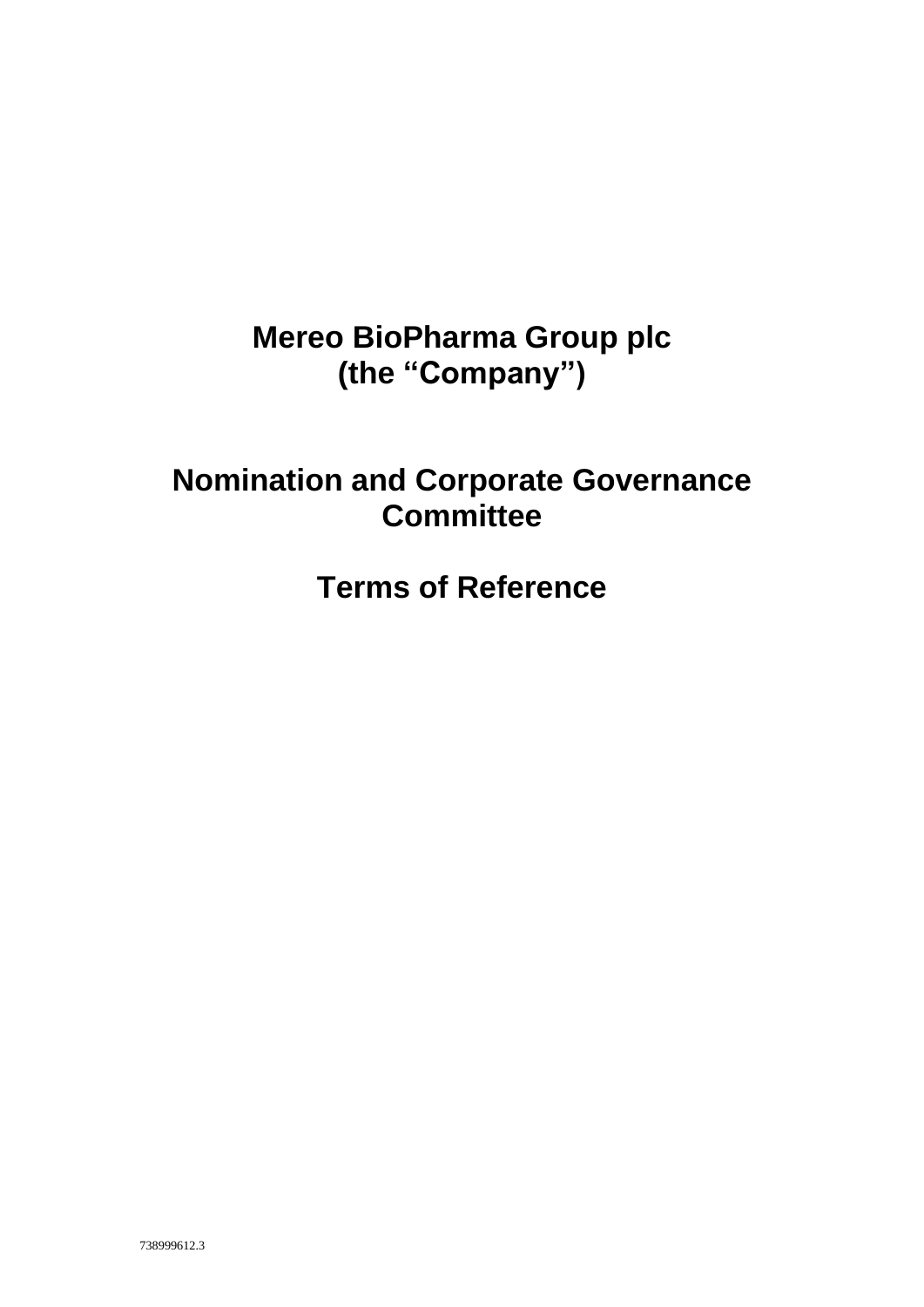## **Mereo BioPharma Group plc (the "Company")**

## **NOMINATION AND CORPORATE GOVERNANCE COMMITTEE TERMS OF REFERENCE**

Reference to "the Board" shall mean the board of directors.

Reference to "the Committee" shall mean the Nomination and Corporate Governance Committee.

The Committee was established by the Board on 19 October 2015.

These terms of reference were amended on 4 April 2019, 3 December 2020 (effective 18 December 2020) and 29 March 2021.

\_\_\_\_\_\_\_\_\_\_\_\_\_\_\_\_\_\_\_\_\_\_\_\_\_\_\_\_\_\_\_\_\_\_\_\_\_\_\_\_\_\_\_\_\_\_\_\_\_\_\_\_\_\_\_\_\_\_\_\_\_\_

#### **1. Membership**

- 1.1 The Committee shall be made up of at least three members, each of whom shall be an "independent director" as defined by Rule 5605(a)(2) of The Nasdaq Stock Market LLC ("Nasdaq"), except as otherwise permitted by applicable Nasdaq rules and as contemplated by paragraph 1.4 below. Members of the Committee shall be appointed by the Board. Except as otherwise determined by the Board.
- 1.2 Only members of the Committee have the right to attend Committee meetings. However, other individuals such as the chief executive, other executives and external advisers may be invited to attend for all or part of any meeting as and when appropriate.
- 1.3 Appointments to the Committee shall be for a period of up to three years which may be extended for further periods of up to three years provided the director still meets the criteria for membership of the Committee.
- 1.4 One non-independent director who is not a current executive officer, employee or family member of an executive officer may serve on the Committee if the Board, under exceptional circumstances, determines that membership on the Committee by that person is in the best interests of the Company and its shareholders. If such a non-independent director is appointed in this manner, they should be identified in the annual report along with the reasons for using this exception.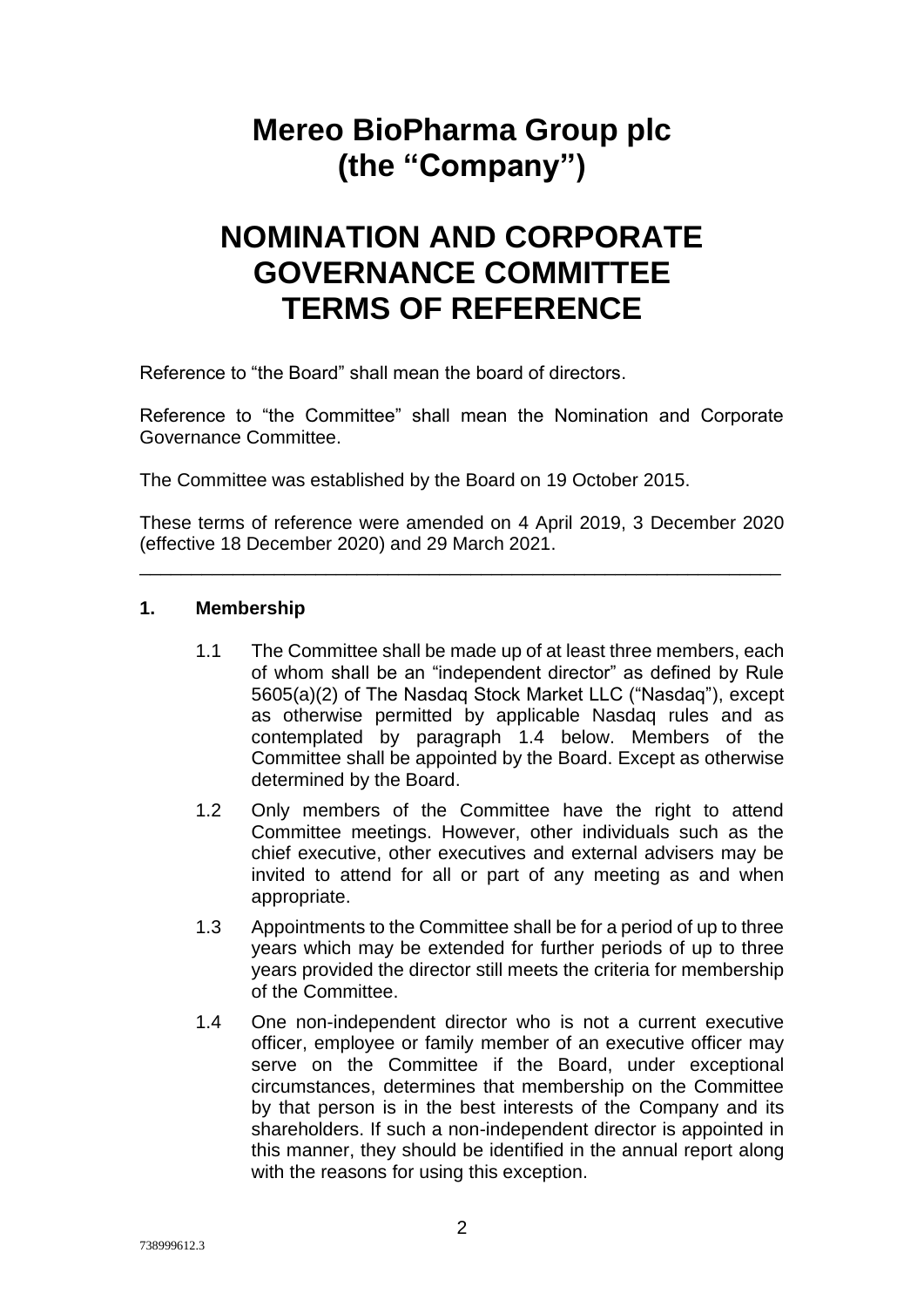- 1.5 The Board shall appoint the Committee chairman who should either be the chairman of the Board or another director who satisfies the requirements referenced in paragraph 1.1 herein. In the absence of the Committee chairman and/or an appointed deputy, the remaining members present shall elect one of themselves to chair the meeting who would qualify under these terms of reference to be appointed to that position by the Board. The chairman of the Board shall not chair the Committee when it is dealing with the matter of succession of the chairmanship.
- 1.6 The members of the Committee shall be set out in the annual report of the Company.

#### **2. Secretary**

The company secretary or their nominee shall act as the secretary of the Committee and will ensure that the Committee receives information and papers in a timely manner to enable full and proper consideration to be given to the issues.

### **3. Quorum**

The quorum necessary for the transaction of business shall be two members. A duly convened meeting of the Committee at which a quorum is present shall be competent to exercise all or any of the authorities, powers and discretions vested in or exercisable by the Committee.

#### **4. Meetings**

The Committee shall meet at least twice a year and at such other times as the Chairman of the Committee shall require.

#### **5. Notice of Meetings**

- 5.1 Meetings of the Committee shall be summoned by the secretary of the Committee at the request of the Committee chairman.
- 5.2 Unless otherwise agreed, notice of each meeting confirming the venue, time and date together with an agenda of items to be discussed, shall be forwarded to each member of the Committee, any other person required to attend and all other non-executive director no later than three working days before the date of the meeting. Supporting papers shall be sent to Committee members and to other attendees, as appropriate, so as to allow a reasonable period of time (at the discretion of the Committee chairman) for the attendees to review the papers in advance.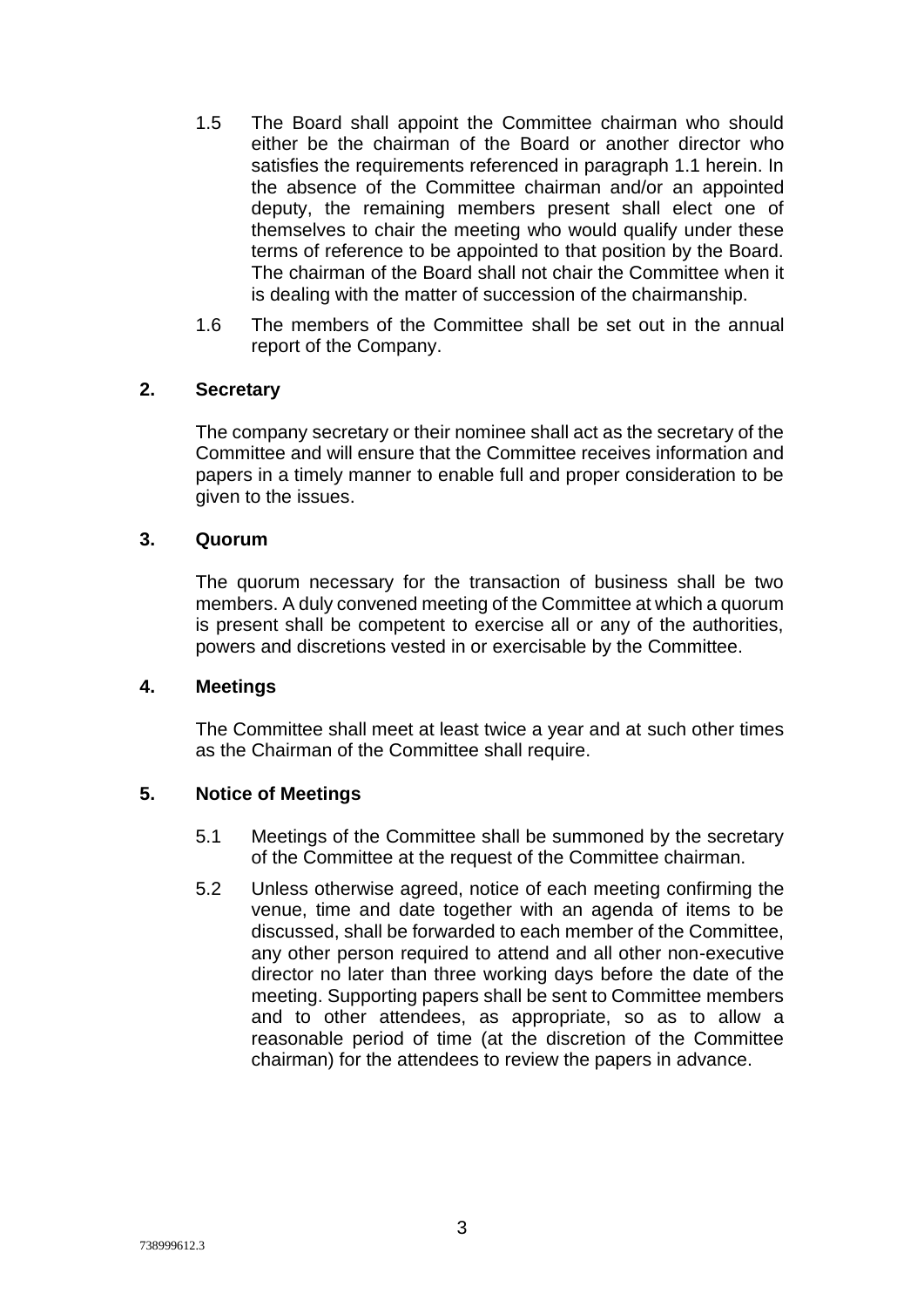### **6. Minutes of Meetings**

- 6.1 The secretary shall minute the proceedings and resolutions of all Committee meetings, including recording the names of those present and in attendance.
- 6.2 Draft minutes of Committee meetings shall be circulated promptly to all members of the Committee, and, once agreed, to all members of the board, unless in the opinion of the Committee chairman it would be inappropriate to do so.

### **7. Annual Meeting**

The Committee chairman should attend the annual general meeting to answer any shareholder questions on the Committee's activities.

#### **8. Duties**

The Committee shall carry out the duties detailed below for the parent company, major subsidiary undertakings and the group as a whole, as appropriate (and references to the Company shall be interpreted accordingly):

- 7.1 regularly review the structure, size and composition (including the skills, knowledge, experience and diversity) required of the Board compared to its current position and make recommendations to the Board with regard to any changes;
- 7.2 give full consideration to succession planning for directors and other senior executives in the course of its work, taking into account the challenges and opportunities facing the Company, and what skills and expertise are therefore needed on the Board in the future;
- 7.3 be responsible for identifying and nominating for the approval of the Board, candidates to fill Board vacancies as they arise;
- 7.4 before any appointment is made by the Board, evaluate the balance of skills, knowledge, experience and diversity on the Board, and, in light of this evaluation prepare a description of the role and capabilities required for a particular appointment. In identifying suitable candidates the Committee shall:
	- 7.4.1 where it deems appropriate, use open advertising or the services of external advisers to facilitate the search;
	- 7.4.2 consider candidates from a wide range of backgrounds;
	- 7.4.3 consider candidates on merit and against objective criteria and with regard for the benefits of diversity on the Board, including gender, taking care that appointees have enough time available to devote to the position;
- 7.5 keep under review the leadership needs of the organisation, both executive and non-executive, with a view to ensuring the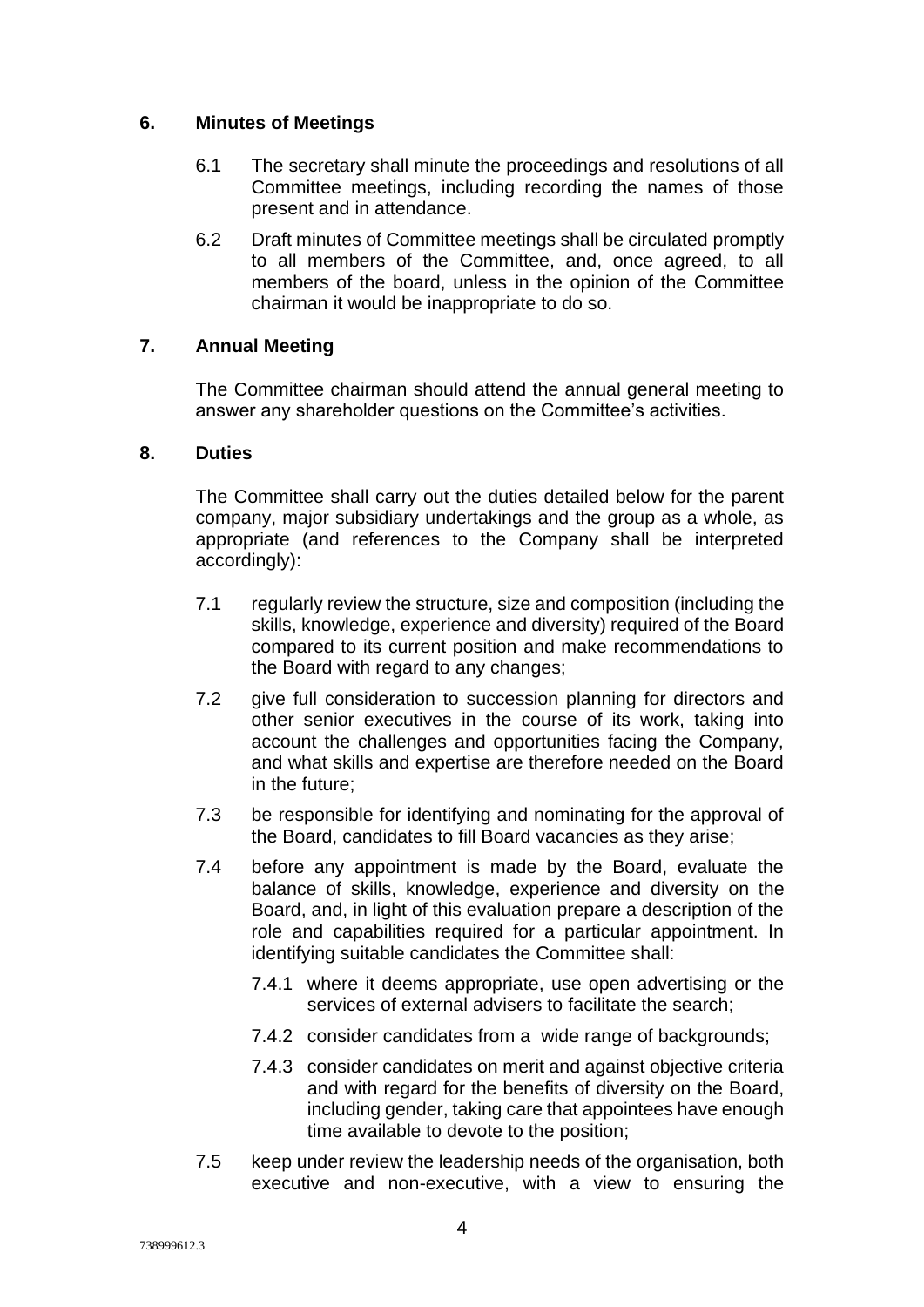continued ability of the organisation to compete effectively in the marketplace;

- 7.6 keep up to date and fully informed about strategic issues and commercial changes affecting the Company and the market in which it operates;
- 7.7 review annually the time required from non-executive directors. Performance evaluations should be used to assess whether the non-executive directors are spending enough time to fulfil their duties;
- 7.8 ensure that on appointment to the Board, non-executive directors receive a formal letter of appointment setting out clearly what is expected of them in terms of time commitment, committee service and involvement outside Board meetings;
- 7.9 for the appointment of a chairman, the Committee should prepare a job specification, including the time commitment expected. A proposed chairman's other significant commitments should be disclosed to the board before appointment and any changes to the chairman's commitments should be reported to the Board as they arise;
- 7.10 prior to the appointment of a director, the proposed appointee should be required to disclose any other business interests that may result in a conflict of interest and be required to report any future business interests that could result in conflicts of interest;
- 7.11 review the results of the annual Board performance evaluation process that relate to the composition of the Board; and
- 7.12 work and liaise as necessary with all other Board committees.

The Committee shall also make recommendations to the Board concerning:

- 7.13 formulating plans for succession for both executive and nonexecutive directors in particular for the key roles of chairman and chief executive officer;
- 7.14 membership of the audit and risk, research and development and remuneration committees, in consultation with the chairmen of those committees;
- 7.15 the reappointment of any non-executive director at the conclusion of their specified term of office having given due regard to their performance and ability to continue to contribute to the board in light of the knowledge, skills and experience required;
- 7.16 the retirement by rotation provisions in the Company's articles of association, having due regard to their performance and ability to continue to contribute to the Board in the light of the knowledge, skills and experience required and the need for progressive refreshing of the board (particularly in relation to directors being re-elected for a term beyond six years);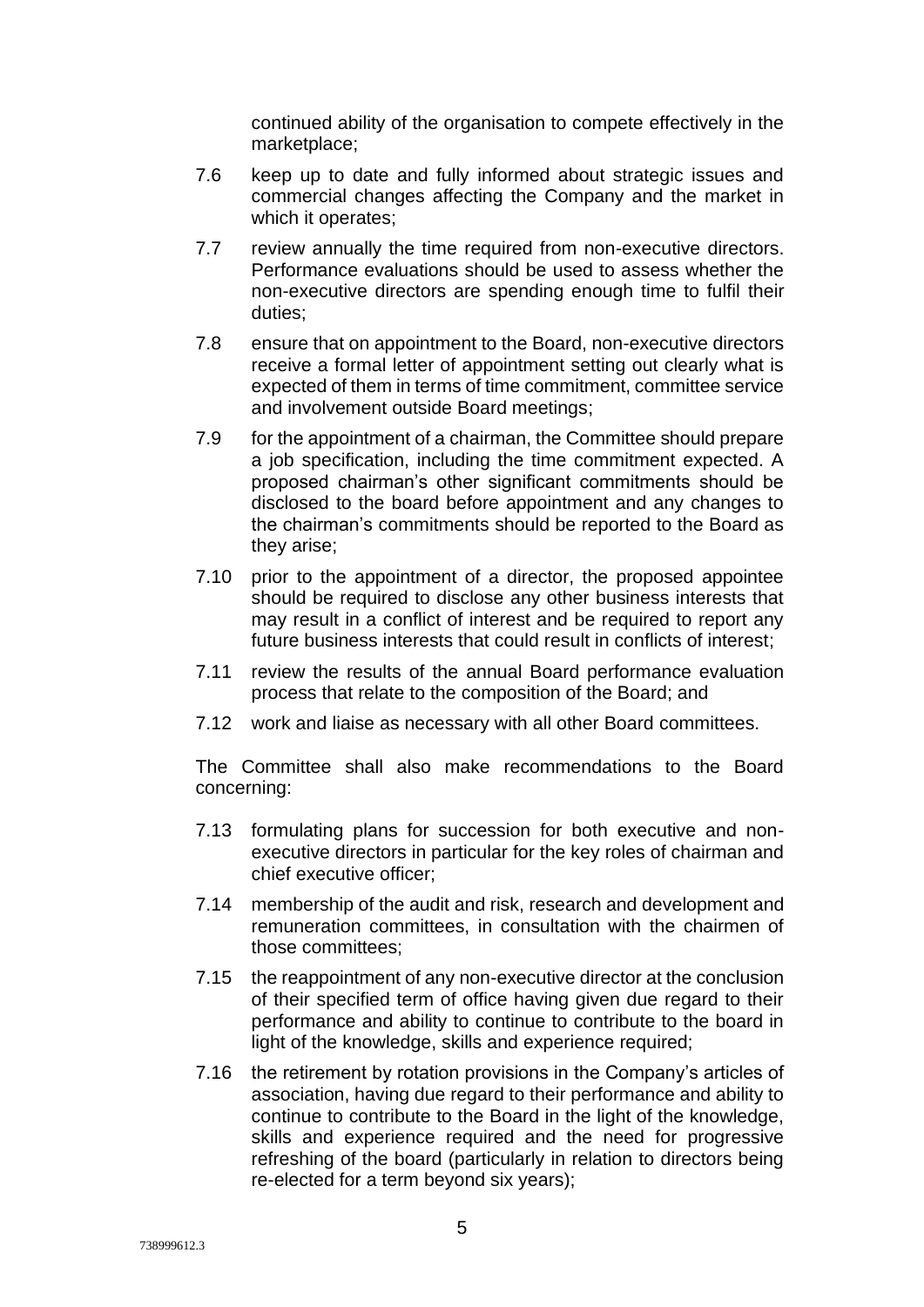- 7.17 any matters relating to the continuation in office of any director at any time including the suspension or termination of service of an executive director as an employee of the Company subject to the provisions of the law and their service contract; and
- 7.18 the appointment of any director to executive or other office.

#### **9. Reporting Responsibilities**

- 9.1 The Committee chairman shall report to the Board on its proceedings after each meeting on all matters within its duties and responsibilities.
- 9.2 The Committee shall make whatever recommendations to the Board it deems appropriate on any area within its remit where action or improvement is needed.
- 9.3 The Committee shall produce a report to be included in the Company's annual report about its activities, the process used to make appointments and explain if external advice or open advertising has not been used. Where an external search agency has been used, it shall be identified in the annual report and a statement made as to whether it has any connection with the Company.
- 9.4 The report referred to in 9.3 above should include a statement of the board's policy on diversity, including gender, any measurable objectives that it has set for implementing the policy, and progress on achieving the objectives.

#### 10. **Other**

The Committee shall:

- 10.1 have access to sufficient resources in order to carry out its duties, including access to the company secretariat for assistance as required;
- 10.2 be provided with appropriate and timely training, both in the form of an induction programme for new members and on an on-going basis for all members;
- 10.3 give due consideration to laws and regulations, the Nasdaq rules, the rules and regulations of the U.S. Securities and Exchange Commission and any other applicable rules, as appropriate; and
- 10.4 at least once a year, review its own performance, constitution and terms of reference to ensure it is operating at maximum effectiveness and recommend any changes it considers necessary to the Board for approval.